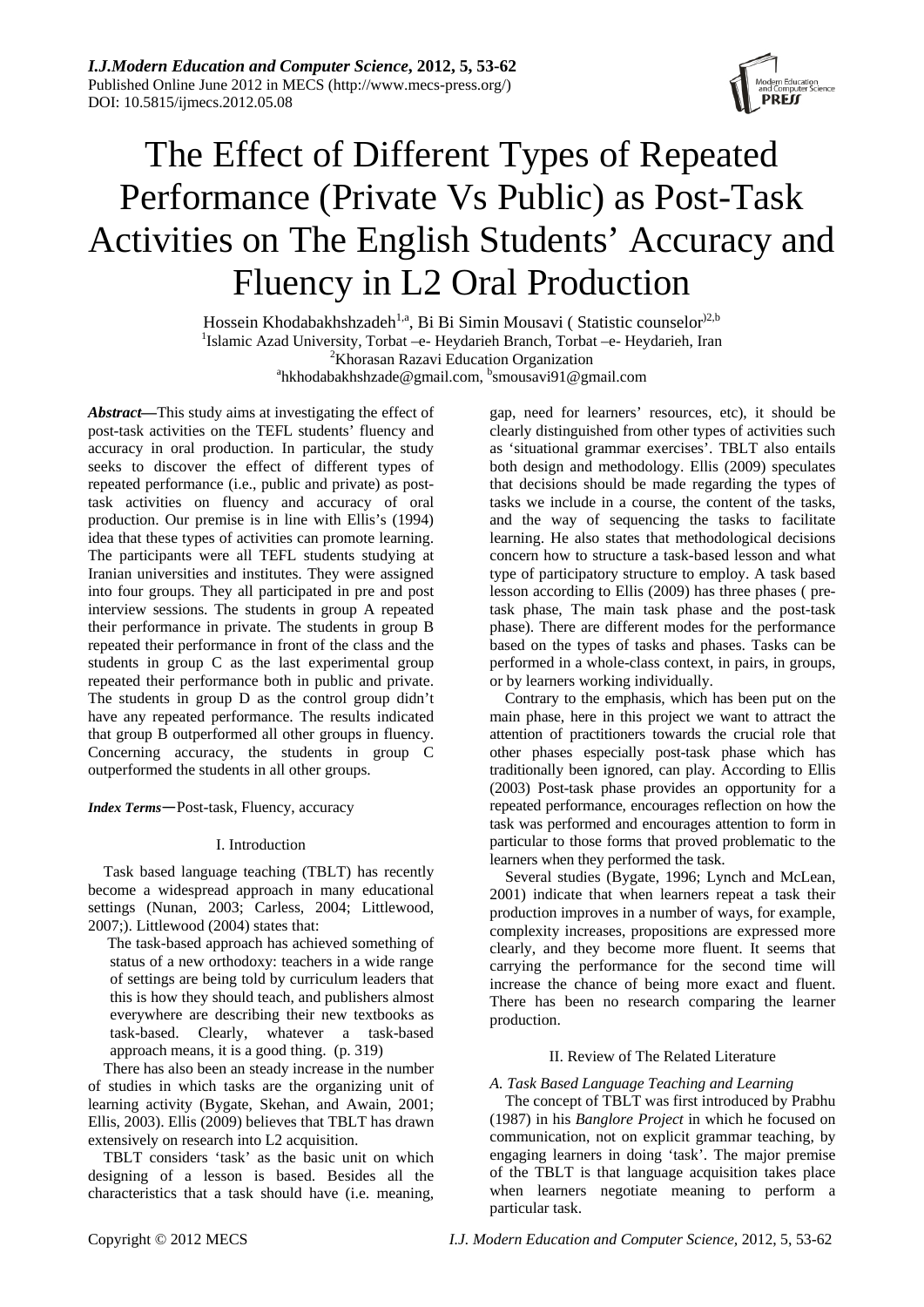In Task-Based Language Learning (TBLL), learning is fostered through performing a series of activities as steps towards successful task realisation. The focus is away from learning language items in a noncontextualised vacuum to using language as a vehicle for authentic, real-world needs. By working towards task realisation, the language is used immediately in the real-world context of the learner, making learning authentic. In a TBLL framework the language needed is not pre-selected and given to the learners who then practise it but rather it is drawn from the learners with help from the facilitator, to meet the demands of the activities and task.

In this approach, motivation for communication becomes the primary driving force. It places the emphasis on communicative fluency rather than the hesitancy borne of the pressure in more didactic approaches to produce unflawed utterances. Exposure to the target language should be in a naturally occurring context. This means that, if materials are used, they are not prepared especially for the language classroom, but are selected and adapted for authentic sources.

# *B. Improving Fluency of Second Language Learners*

Fluency is not an easy concept to define. According to Derwing, T., Rossiter, M. & Thomson, R. (2004) the difficulty in achieving a definition lies in the fact that fluency encompasses many aspects of language. Hartmann & Stork (1976) believe that a fluent speaker of a language can use its structures accurately whilst concentrating on content rather than form, using the units and patterns automatically at normal conversational speed when they are needed. Brumfit (1984) states that fluency is to be regarded as natural language use. Richard et al. (1985) maintain that fluency is the features which give speech the qualities of being natural and normal, including native-like use of pausing, rhythm, intonation, stress, rate of speaking, and use of interjections and interruptions.

Improving the students' oral fluency is one of the challenging issues for language teachers. This is one of the most difficult challenges in teaching an L2 is finding ways to help students improve their oral fluency. This is especially true in countries where learners share a common mother tongue and have little or no exposure to the L2 outside the classroom. According to Bresnihan & Stoops (1996), pair and group work communication tasks – as they are structured in ESL classrooms – are often ineffective or not as effective as teachers desire. The reason is simple; when learners are asked to perform these activities, they often just chat in their native language. Although they may want to express their ideas in English, it is hard for them to do so, and it is hard for teachers to convince them to try. Schneider (1997) proposes a solution to this problem by focusing exclusively on fluency and making students communicate with English Fluency only. Schneider explains that the only outcome of the years is an extensive knowledge of grammar and vocabulary that is rarely put into oral practice. One way to avoid this problem is to make students focus on English and try to

improve their fluency. This method may also activate in them the prime motivators for language learning: gaining increased satisfaction from studying a new language and a heightened sense of appreciation of its relevancy to their lives.

There are mostly some basic strategies that are widely utilized to improve the level and content of learners' oral fluency. Teachers and researchers around the world utilize these fluency-enhancing strategies. Speech rate is the one that is considered to be a sound indicator of fluency (Wood, 2001). Muntro and Derwing (1998) tested the hypothesis that accented speech heard at a reduced rate would sound less accented and more comprehensible than speech produced at a normal rate.

Turk (1995) believes that the pace of the human speaking voice can be consciously varied. He reassures anyone concerned about his or her pace of speech, even non-fluent speakers, to relax about constantly feeling the need to speed up. He also argues that varied-pace method adds to the attractiveness of the speaking voice. Other scholars also believe that it is important to vary one's speech rate as situation warrants. (Porter & Grant, 1992). According to them, however, non-natives worry that they lack fluency in English and, may speak quickly to make up for it.

They distinguish between different uses of spoken language I which one has to watch the speed of speech. They suggest that the rate of spoken language for the sake of transaction shouldn't be that much high so that for example students loose the track of their professors' speech. They speculate however that in interactional function, where the spoken language is speeded up in conversations of social nature. But fast speech is not necessarily fluent speech. In fact, fluent native speakers vary their speed depending on the context in which they are speaking. Unfortunately, non-native speakers often think that they should speak fast to be more fluent. Hence, L2 learners must realize that it is fine to speak slowly as long as it is done at a reasonable rate. Such rate is achieved when speakers, both native and nonnative, have time to think as they talk.

The reduced form of speech such as contraction usually has a positive influence on speeding up one's rate of speech (Tam, 1997). Fluent speakers also produce sentences that appear in elliptical forms. As such, when the context is obvious, subjects, articles, verbs, pronouns, etc., are frequently deleted. Brown (2003) also adds several other subcategories including weak forms, linking, assimilation, and intrusion. He believes that these reduced forms are not the signs of lazy or careless English. He also maintains that spoken English is very different from written English, and that teachers shouldn't be surprised when their students are unable to understand natural spoken language, like, "whenduyawannagonnagedoudahere?"

[ When do you want to get out of here?] (p. 4).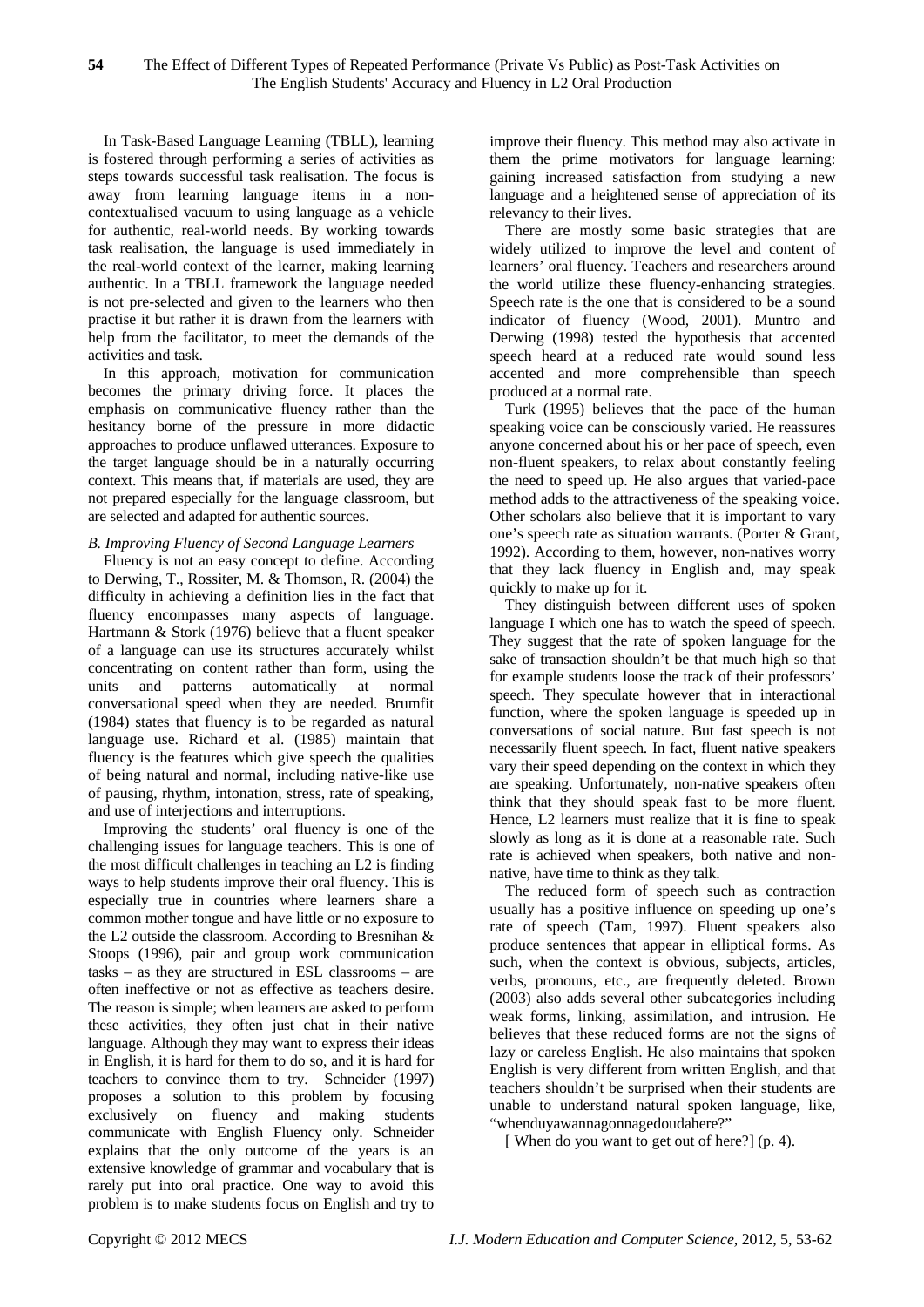L2 learners would get enough oral practice from a communication course (Tam, 1997). This rehearsed practice provides the participants with enough preparation to give technical talks in English. In this study Tam mingled super segmental elements with fluency practice. He emphasized on repetition, proper use of discourse markers, prosodic cues and cohesive links. By encouraging repetition of utterances, focusing on voice quality, and reduced forms in speech, the course's pedagogic implication was that fluency training is an achievable endeavor.

Bresnihan and Stoops (1996) state that in countries where students share a common L1, finding ways to help students improve their fluency is an important issue. They found that some activities such as "Talking Zone", "Speaking Line", and "Conversation Game" were very effective in encouraging Japanese to speak in English, even in large classrooms.

Fluency is not a matter of simple concept to be defined in a straight forward way. Oral fluency is one of the most salient markers of proficiency in a second language. The term 'fluency' has a range of meanings, the most common of which is related to 'high proficiency,' that is, an excellent grasp of the vocabulary and grammar of a language. According to Nation (2001) and Adolphs and Schmitt (2004), being fluent implies that up to 90%–95% of the speech produced by an English speaker is bound to be composed out of the same 2,000 high frequency word families, that is, a comparatively small subset of the English lexicon.

Fluent speakers also rely on automatic knowledge of common collocates, frames, and other structures in order to avoid improvising language anew every time they speak (Ellis, 2001; McLaughlin, 1990; and Lewis, 2002).

Non-fluent speakers of a language would require explicit selection of the grammatical forms involved, together with deliberate selection of vocabulary, before they finally come to decide on how to assemble all the elements together. The speakers undergo a creative process through which they try to compensate for their lack of fluency and it forces them to produce a grammatically correct sentence that, nonetheless, sounds strange, or perhaps incomprehensible, o fluent speakers.

Scholars believe that fluent speakers rely on a database of memories of utterances, (Ellis, 2001), on prefabricated linguistic material, (Lewis, 2002; Schmit and Carter, 2004) and on internalized lexical phrases and chunks, (Nation, 2001).

 As a matter of fact, it is not logical to say that because we rely on automatic knowledge of a language to express ourselves successfully we shouldn't think about any degree of improvisation. However, the creative aspect of language production comes with a high processing price that requires verbal dexterity.

This is actually what learners lack and the situation learners are in when acquiring a language. That is to say, as learners we are forced to be creative, we are forced to improvise nearly all of the time.

The conceptual framework of the fluency can be categorized into four sections: linguistic, cognitive, interactional, and affective. The linguistic element identifies a concrete subset of the language, namely, high frequency words and collocates as well as productive frames and lexical phrases. According to a study undertaken by Adolphs and Schmitt (2004), up to 90%–95% of daily spoken discourse is constructed from the 2,000 most frequent word families in English. This fact alone cannot be dismissed at any level of language education and is paramount when addressing fluency. The implications should be clear. MacLaughlin (1990) in his restructuring theory states that we move from words to collocates, building larger and larger blocks.

Internalization and retrieval are two fundamental cognitive element, that make fluency feasible. Without a database of linguistic structures to draw from and without the capacity to retrieve them in a timely fashion, fluent speech is not possible. Fluent use of language does not rely on grammar in the sense of abstract rules but, rather, on a huge collection of previously experienced utterances (Ellis, 2001). What makes the knowledge of vocabulary is not just the phonological and semantic but also the collocation. Word knowledge is not just composed of phonological and semantic poles but also includes collocational knowledge.

The interactional element identifies the effective collaboration as both listener and speaker to be the product of concrete patterns that go beyond the linguistic elements previously mentioned. Successful fluent communication between interlocutors requires parties to conform to certain expectations. Speaker interaction relies on topic management and turn taking strategies, as well as the timely delivery of, among other things, appropriate and fixed linguistic responses, namely, adjacency pairs (Hedge, 2000).

There are also some other elements such as selfesteem, inhibition, language ego, extroversion, empathy, stress, etc, that have been distinguished by Brown (2000) to be influential, if not crucial, to performance regardless of the level of proficiency. Fluent speakers' speech can be halted, broken, even incomprehensible by feelings of intensity, negative self-perception, or self-doubt.

Conversly, feelings of confidence, self-assurance, or lack of inhibition can disguise limitations in the speech of a speaker of moderate fluency and capacity.

The logical sum of what was mentioned can be one cannot produce fluent speech without the adequate words, collocates, and frames, without the ability to retrieve these in a timely fashion, without the knowhow to manage interaction, and without a certain psychological disposition.

Language use is a profoundly convergent process, that is, it strongly tends toward redundancy and replication. It may appear strange, for some, that language use is so formulaic but the data is unequivocal. Input and interaction theory assumes this observation as it relies on an inherent tendency of learners to conform to the input they receive in order to

*C. The Framework of Fluency*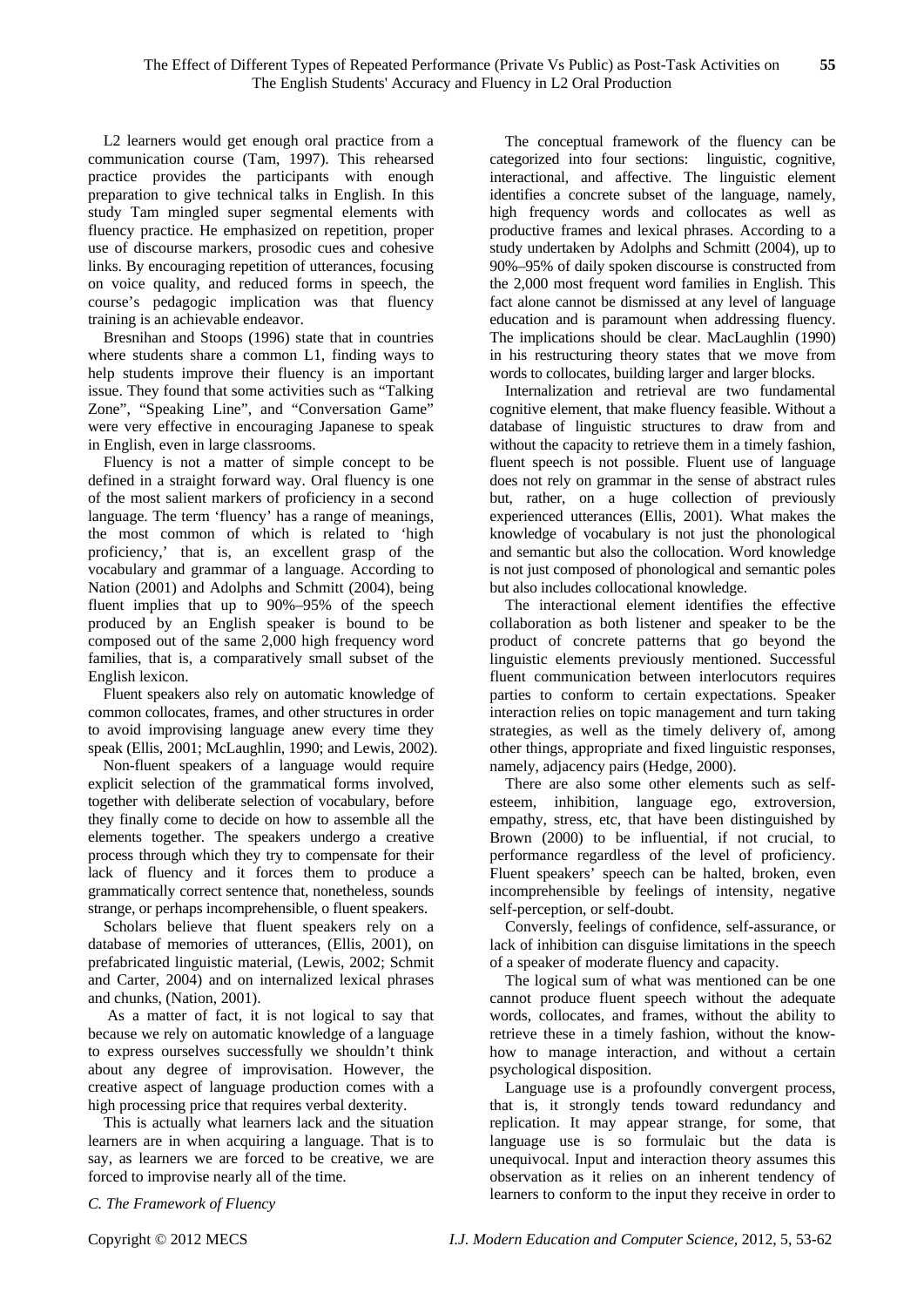further development. Just as a fluent speaker produces the phrase "take a deep breath" automatically, the exposure to the phrase provides learners with a prompt to do so themselves.

Again, although learners are forced to improvise most of the time, they are nonetheless as implicitly aware as fluent speakers are of the desirability of conventional forms over improvised ones. It is, in fact, this convergent and inherent drive within fluent speakers that makes a phrase such as "take a deep breath" to be formulaic since, otherwise, fluent speakers themselves would divert and improvise phrases of equal meaning when wanting to say "take a deep breath". In other words, fluent speakers naturally tend toward convention and so do learners.

Automatizing the receptive and productive retrieval is an important cognitive element. It, in fact, strengthens the associations within the boundaries of a single word and across words. MacLaughlin's (1990) restructuring theory proposes that learned responses are the product of consistent mapping of the same input to the same pattern of activation over many trials. Nation (2001) states that "restructuring occurs when learners reach a high degree of automatisation through practice" (p. 337). Similarly, Ellis (2006) posits that each encounter serves to strengthen the association previously made, building a memory storage of concrete utterances.

As the interlocutors share the information, they reach a settlement or progress towards a goal they are involved in the interactional process which is quite dynamic. Hedge (2000) explains that "the ability to respond coherently within the turns of conversation, to link the words and phrases of questions ….. is what constitutes fluency" (p. 54).

There are some definite structures such as adjacency pairs taking the form of question-answer, invitationacceptance/refusal pairs, greeting pairs, and so on that determine the course of interaction (Schegloff and Sacks, 1973). When a speaker says something, a preferred response is expected not only in terms of content but also in terms of structure. For example, to reply to a greeting with a refusal is unexpected as greetings create a slot for the next person to fill with another greeting.

The psychological factors as Brown (2000) believes, make us think that learners are not abstract entities but human beings with feelings about themselves and the people they come into contact with. Ignoring this issue will cause more and more of insecurity, anxiety and inhibition in learners. When someone feels stress, there are definite, almost palpable, physical changes taking place. Schumann (1999) attributes the cognitive connections between affect and language learning to a particular section of the temporal lobes. Brown (2000) elaborates on this by explaining that when learners are required to respond in ways they perceive to be beyond their capabilities, their brains send signals to indicate that the stimulus is unpleasant, unmanageable, and a potential threat to self-esteem.

# III. Method

#### *A. Participants*

A total number of 45 students from among 55 participants were randomly assigned in to three groups after taking the interview section of the IELTS.

All participants showed interest to take part in this study.

Group A consisted of 15 (male and female) ranging in age from 19-24.

Group B consisted of 12 males ranging in age from 19-23.

Group C consisted of 13 males ranging from 18-23. 15 students were the members of the control group.

#### *B. Materials*

Interview section of the IELTS was used for assessing the students' oral performance both in pre and post tests.

The material for instruction was Interchange 3 as the text book of instruction.

#### *C. Procedure*

All of the participants took part in an interview as a pe-test. They were assigned in to four groups and the first three groups as the experimental ones received conversation instruction at the advanced level. The instruction in all of the experimental groups was taskbased.

In fact the instruction went through and reflect the chronology of a task-based lesson (Ellis, 2003). The first phase which was pre-task concerns the various activities for whetting students' appetites to perform the task (Dornyei, 2001).

The second phase was during-task which was also common among all groups. Ellis (2003) stipulates two methodological options for this phase. i.e. task performance and process option. In this categorization Ellis (2003) considers three task performance options. The first one concerns time limitation to perform the task. The second performance option involves deciding whether to allow the students access to the input data while they perform a task. The last task performance option consists of introducing some surprise elements into the task.

The instructors in all groups were informed about these steps and they were required to follow them in their conversation instruction.

The last phase of this task-based instruction was post-phase which was the main concern of this study. In all of the three experimental groups students repeated performance but in different forms.

In group A students repeated their performance privately i.e. just for the teacher in a face to face conference.

In group B students repeated their performance publicly in front of the class.

In group C students repeated their performance both publicly and privately.

In group D which is the control group the students didn't have any repeated performance in the post-task phase.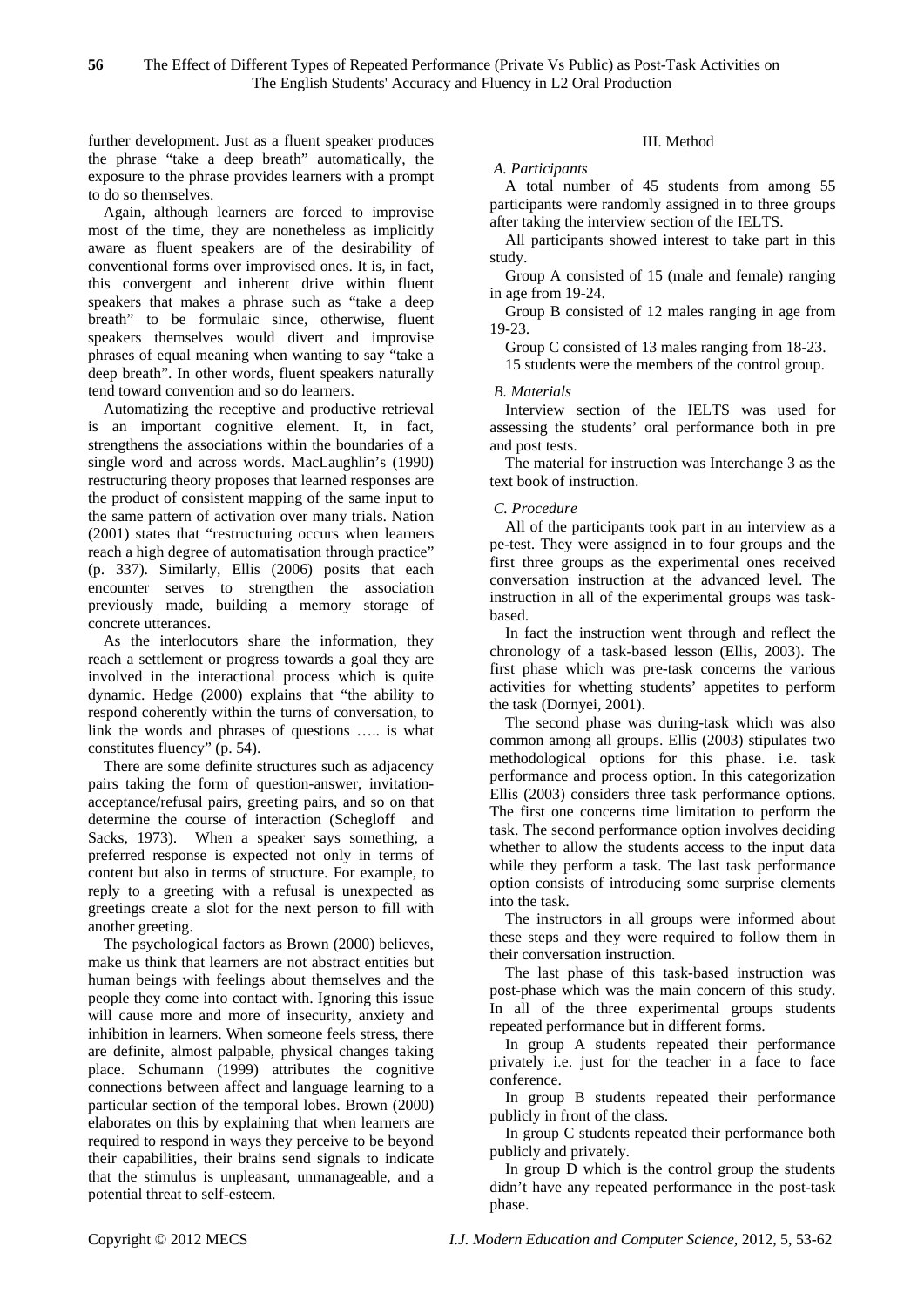The first three groups have finished the treatment period and took part in the post interview session. The interview sessions were recorded and the data were gathered according to the models of fluency and accuracy mentioned earlier.

# IV. Data Collection

All participants in different groups took part in oral examinations as pre and post-tests.

#### *A. Data Analysis*

For the purpose of analysis, we used the data related to each participant in details.

Both in fluency and accuracy as it is shown in tables 1-8.

The procedures for raw data analysis were the following:

1. *Total number of syllables per turn.* This measure (Temple, 1992) includes the number of syllables produced by each turn and includes syllables produced in English words (i.e., common – 2 syllables; disaster – 3 syllables). Filled pauses (i.e., *ah, ahm, eh, ehm, uh, uhm* & *mmm*) were not included in this measure.

2. *Total number of seconds per turn*. This measure (Temple, 1992) was obtained by measuring every turn in seconds. The software used was SoundScriber. This measure includes the time taken to produce the whole turn including words, filled pauses, and silent pauses.

3. *Rate of speech in syllables per second* (inclusive). Following previous investigations of speech rate (Binnenporte et al., 2005; Towell et al., 1996), the inclusive speech rate (i.e., total length of utterance including pauses) was calculated by dividing the total number of syllables produced in each turn (see 1, above) by the number of seconds taken to produce it. This measure also included all the syllables contained in repetitions, repairs and lexical fillers (i.e., discourse

markers such as "ok", and "in other words" among others).

4. *Rate of speech adjusted*. This measure was adapted from Freed et al. (2004), who measured speech rate in words per minute and excluded false starts, repetitions, partial repetitions, and items contained in repairs. In the current study, I measured syllables instead of words in order to account for the different lengths of words in English. The formula that was used is detailed here:

#### syll.-(syll.in repeated segment + syll.in repaired segment) rate of speech adjusted = seconds

5. *Filled Pauses*. Filled pauses (i.e., *uh, uhm, mmm, ah, ahm, eh* & *ehm*) were counted for every turn (Chafe 1980, Dechert 1980, Raupach, 1980, Freed et al. 2004).

6. *Repetitions*. This measure was derived from Freed et al. (2004) and reflected all the repetitions that appeared in each turn. Repetitions were counted as units. For example: "when, I was, when I was to do my, applications to the university ahm" would count as one repetition.

7. *Repairs*. This measure of fluency was derived from Freed et al. (2004) and reflected the number of repairs as units used per turn. Examples of repair include grammar correction samples: "I want to go (the-fem) next month (masc. noun), (the-masc) next month (masc. noun)  $(= 1 \text{ self correction})$ ."

Regarding the statistical analysis, different statistical procedures were utilized to answer the research questions. The fluency and accuracy measures were the focal point in these analysis. In order to compare the participants' fluency and accuracy performance within groups, a sample paired t-test was performed for each group separately. For the sake of between group comparisons, we used different multivariate (MANOVA) tests. The results can be observed in tables 1-6.

TABLE 1 ONE-SAMPLE TEST

|                 | Test Value = $0$ |    |                   |                 |                                           |           |  |
|-----------------|------------------|----|-------------------|-----------------|-------------------------------------------|-----------|--|
|                 |                  |    |                   |                 | 95% Confidence Interval of the Difference |           |  |
|                 | T                | Df | $Sig. (2-tailed)$ | Mean Difference | Lower                                     | Upper     |  |
| Fluency<br>posA | 75.286           | 14 | .000              | 2004.00667      | 1946.9158                                 | 2061.0975 |  |
| Fluency<br>preA | 104.56           | 14 | .000              | 1530.33200      | 1498.9433                                 | 1561.7207 |  |
| Fluency<br>preB | 93.196           | 11 | .000              | 1546.04500      | 1509.5327                                 | 1582.5573 |  |
| Fluency<br>posB | 62.183           | 11 | .000              | 2257.54500      | 2177.6386                                 | 2337.4514 |  |
| Fluency<br>preC | 72.909           | 12 | .000              | 1502.05615      | 1457.1685                                 | 1546.9438 |  |
| Fluency<br>posC | 54.198           | 12 | .000              | 2025.58769      | 1944.1571                                 | 2107.0182 |  |
| Fluency<br>preD | 132.66<br>5      | 14 | .000              | 1522.86000      | 1498.2400                                 | 1547.4800 |  |
| Fluency<br>posD | 57.711           | 14 | .000              | 1765.74680      | 1700.1239                                 | 1831.3697 |  |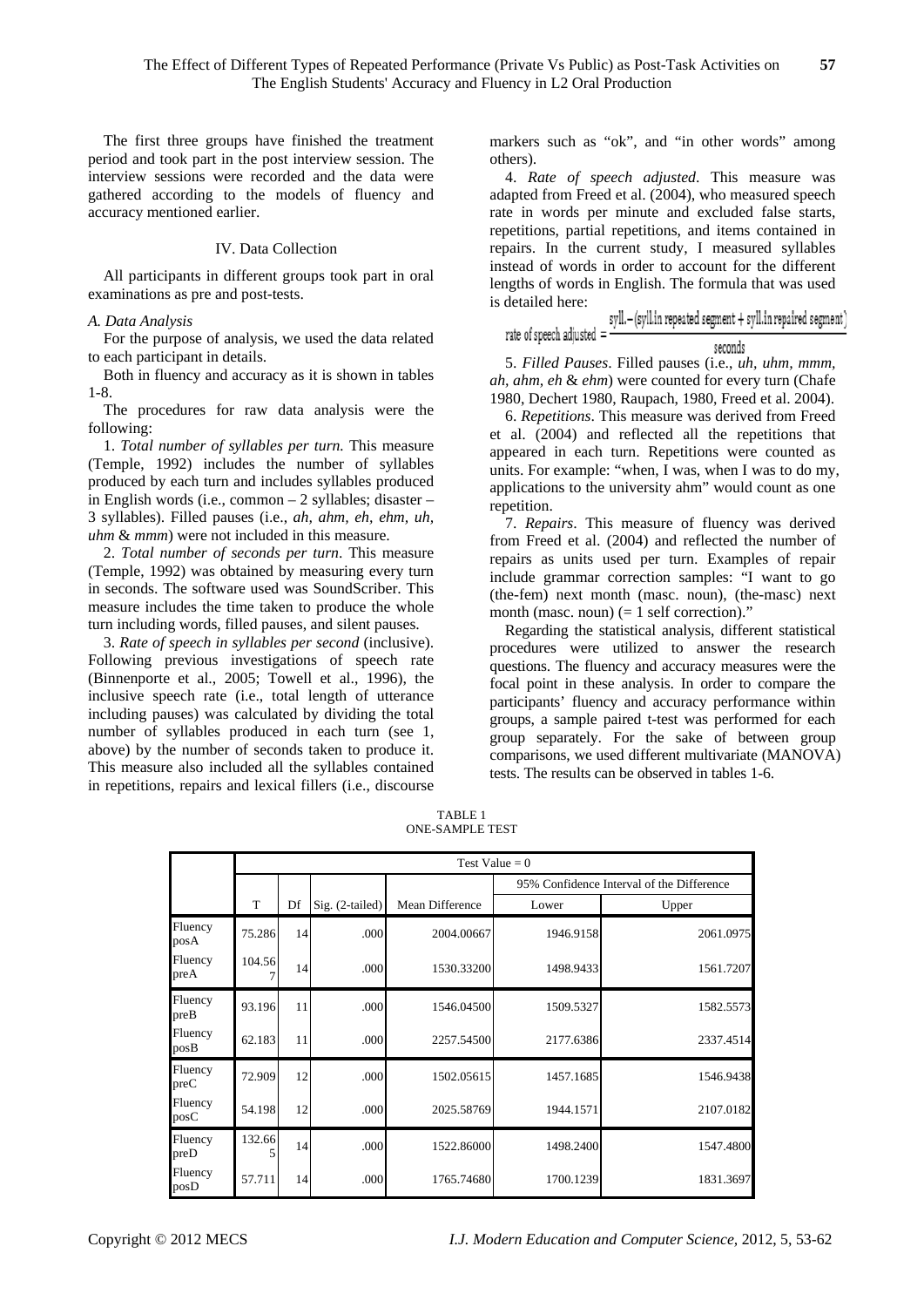The results in table 1 show a significant difference between pre and post-test of fluency in all groups.

In group A, since  $t(14) = 75.286$ , and *P*-value = 0.000, the difference between the participants' fluency after a private repeated performance was significant which means that the repeated performance in the form of private as a post-task activity had a significant effect on the participants' fluency measurement.

In group B, since t  $(11) = 93.196$ , and *P*-value = 0.000, the difference between the participants' fluency after a public repeated performance was significant which means that the repeated performance in the form of public as a post-task activity had a significant effect on the participants' fluency measurement.

In group C, since t  $(12) = 72.909$ , and *P*-value = 0.000, the difference between the participants' fluency after both private and public repeated performance was significant which means that the repeated performance in the form of both private and public as a post-task activity had a significant effect on the participants' fluency measurement.

In group D, since t  $(14) = 132.665$ , and *P*-value = 0.000, the difference between the participants' performance in post-task phase was significant.

|                  |        | Test Value = $0$ |                   |                 |                                           |          |  |  |
|------------------|--------|------------------|-------------------|-----------------|-------------------------------------------|----------|--|--|
|                  |        |                  |                   |                 | 95% Confidence Interval of the Difference |          |  |  |
|                  | t      | Df               | $Sig. (2-tailed)$ | Mean Difference | Lower                                     | Upper    |  |  |
| Accuracy<br>preA | 29.925 | 14               | .000              | 48.77333        | 45.2777                                   | 52.2690  |  |  |
| Accuracy<br>posA | 38.014 | 14               | .000              | 94.81267        | 89.4632                                   | 100.1621 |  |  |
| Accuracy<br>preB | 34.242 | 11               | .000              | 49.44750        | 46.2692                                   | 52.6258  |  |  |
| Accuracy<br>posB | 24.871 | 11               | .000              | 89.81917        | 81.8706                                   | 97.7677  |  |  |
| Accuracy<br>preC | 34.943 | 12               | .000              | 47.44846        | 44.4899                                   | 50.4071  |  |  |
| Accuracy<br>posC | 47.331 | 12               | .000              | 95.62462        | 91.2227                                   | 100.0265 |  |  |
| Accuracy<br>preD | 48.092 | 14               | .000              | 49.25400        | 47.0574                                   | 51.4506  |  |  |
| Accuracy<br>posD | 52.924 | 14               | .000              | 60.05267        | 57.6190                                   | 62.4864  |  |  |

TABLE 2 ONE-SAMPLE TEST

The results in table 2 show a significant difference between pre and post-test of accuracy in all groups.

In group A, since t  $(14) = 29.925$ , and *P*-value = 0.000, the difference between the participants' accuracy after a private repeated performance was significant which means that the repeated performance in the form of private as a post-task activity had a significant effect on the participants' accuracy measurement.

In group B, since t  $(11) = 34.242$ , and *P*-value = 0.000, the difference between the participants' accuracy after a public repeated performance was significant which means that the repeated performance in the form of public as a post-task activity had a significant effect on the participants' accuracy measurement.

In group C, since t  $(12) = 34.943$ , and *P*-value = 0.000, the difference between the participants' accuracy after both private and public repeated performance was significant which means that the repeated performance in the form of both private and public as a post-task activity had a significant effect on the participants' accuracy measurement.

In group D, since t  $(14) = 48.092$ , and *P*-value = 0.000, the difference between the participants' fluency in pre test and post test without any repeated performance in post-task phase was significant.

MANOVA (multivariate analysis of variance) was performed to find the the differences between groups. With regard to fluency this test indicated a significant difference between different groups. The results can be observed in tables 3 and 4.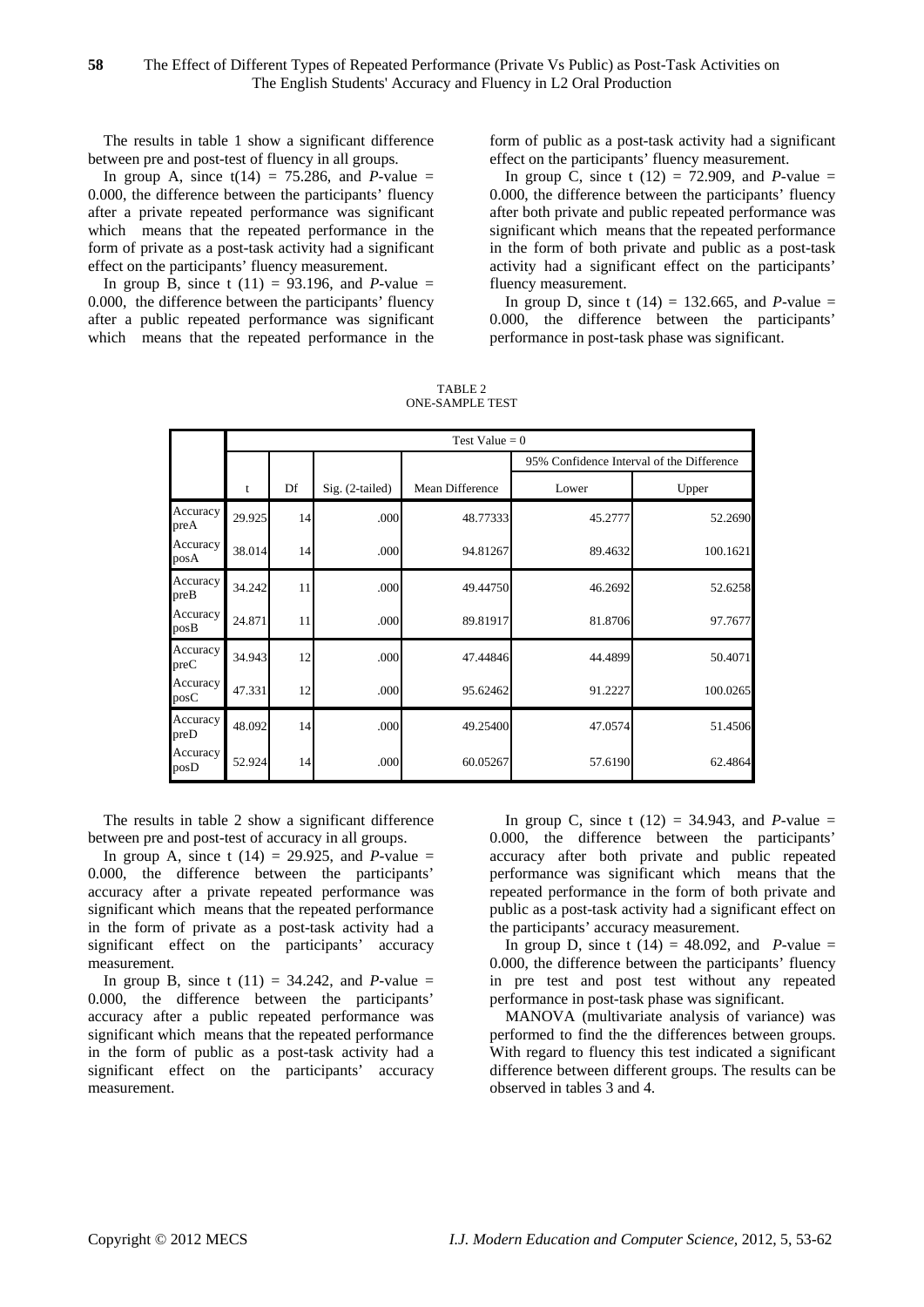| Multivariate Tests <sup>b</sup> |                      |         |               |               |          |      |  |  |
|---------------------------------|----------------------|---------|---------------|---------------|----------|------|--|--|
|                                 | Effect               | Value   |               | Hypothesis df | Error df | Sig. |  |  |
| Interc                          | Pillai's Trace       | .999    | $3.953E3^a$   | 4.000         | 11.000   | .000 |  |  |
| ept                             | Wilks' Lambda        | .001    | $3.953E3^{a}$ | 4.000         | 11.000   | .000 |  |  |
|                                 | Hotelling's Trace    | 1.438E3 | $3.953E3^{a}$ | 4.000         | 11.000   | .000 |  |  |
|                                 | Roy's Largest Root   | 1.438E3 | $3.953E3^{a}$ | 4.000         | 11.000   | .000 |  |  |
|                                 | a. Exact statistic   |         |               |               |          |      |  |  |
|                                 | b. Design: Intercept |         |               |               |          |      |  |  |

TABLE 3 FLUENCY (BETWEEN-SUBJECTS EFFECT

TABLE 4 TESTS OF BETWEEN-SUBJECT EFFECTS

| Sourc<br>e             | Dependent<br>Variable            | Type III Sum<br>of Squares | Df             | Mean Square | F       | Sig. |
|------------------------|----------------------------------|----------------------------|----------------|-------------|---------|------|
| Correc<br>ted<br>Model | totalpostestG1<br>Fluency        | .000 <sup>a</sup>          | $\overline{0}$ |             |         |      |
|                        | totalpostestG2<br>Fluency        | .000 <sup>b</sup>          | $\theta$       |             |         |      |
|                        | totalpostestG3<br>Fluency        | .000 <sup>c</sup>          | $\theta$       |             |         |      |
|                        | totalpostestG4<br>ControlFluency | .000 <sup>d</sup>          | $\theta$       |             |         |      |
|                        | totalpostestG1<br>Fluency        | 6.024E7                    | 1              | 6.024E7     | 5.668E3 | .000 |
| Interc<br>ept          | totalpostestG2<br>Fluency        | 7.353E7                    | 1              | 7.353E7     | 3.417E3 | .000 |
|                        | totalpostestG3<br>Fluency        | 6.205E7                    | 1              | 6.205E7     | 3.865E3 | .000 |
|                        | totalpostestG4<br>ControlFluency | 4.677E7                    | 1              | 4.677E7     | 3.331E3 | .000 |

Looking under the "Sig." column, we see that the main effect on fluency is significant ( $p = .000$ ).

The main effect of repeated oral performance on fluency was significant for all four groups  $(F (1, 14)) =$  $10628.098$ ,  $p = .000$ ).

Considering the mean square column, it is clearly seen that the second group (B) with the mean square of 7.353 performed the best among the other groups and groups C, A and D had an unsatisfactory performance, respectively (See table 6).

The results of multivariate analysis in table 26 can be construed in a way that different types of repeated oral performance have had different effect on the participants' fluency measurement.

Participants in group (B) who repeated their performance publicly in front of the class showed noticeable fluency improvement. The second group in this regard is group (C) whose participants had the second performance both publicly and privately. Group (A) stands in third place with respect to fluency improvement over a private repeated performance. The last one is group D without any repeated performance in post-task phase.

As it is clearly observable from the results in table 26, the participants in group B showed the highest increase in fluency measures.

The second MANOVA was performed to find the difference among the groups with respect to accuracy measures.Table 5

TABLE 5 ACCURACY (BETWEEN-SUBJECTS)

| Multivariate Tests <sup>o</sup> |                    |         |             |                   |          |      |  |  |
|---------------------------------|--------------------|---------|-------------|-------------------|----------|------|--|--|
|                                 | Effect             | Value   |             | <b>Hypothesis</b> | Error df | Sig. |  |  |
|                                 |                    |         |             | df                |          |      |  |  |
| Intercept                       | Pillai's Trace     | .999    | $2.434E3^a$ | 4.000             | 8.000    | .000 |  |  |
|                                 | Wilks' Lambda      | .001    | $2.434E3^a$ | 4.000             | 8.000    | .000 |  |  |
|                                 | Hotelling's Trace  | 1.217E3 | $2.434E3^a$ | 4.000             | 8.000    | .000 |  |  |
|                                 | Roy's Largest Root | 1.217E3 | $2.434E3^a$ | 4.000             | 8.000    | .000 |  |  |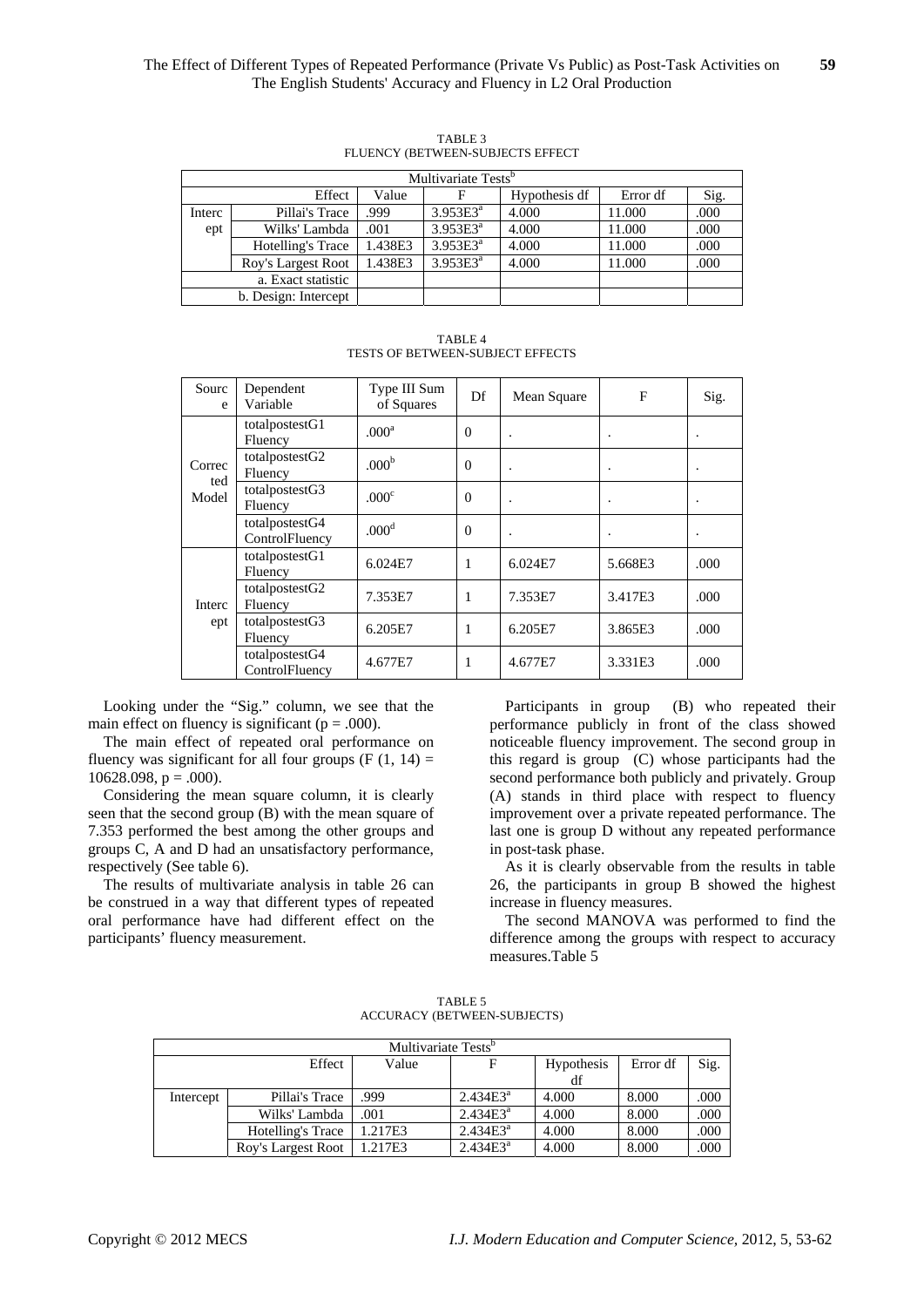| Sourc  | Dependent           | Type III Sum of   | Df           | Mean Square | $\mathbf{F}$ | Sig.    |
|--------|---------------------|-------------------|--------------|-------------|--------------|---------|
| e      | Variable            | Squares           |              |             |              |         |
| Corre  | <b>TotalPostest</b> | .000 <sup>a</sup> | $\Omega$     |             |              | $\cdot$ |
| cted   | G1                  |                   |              |             |              |         |
| Mode   | <b>TotalPostest</b> | .000 <sup>b</sup> | $\Omega$     |             |              | $\cdot$ |
|        | G <sub>2</sub>      |                   |              |             |              |         |
|        | TotalPostest        | .000 <sup>c</sup> | $\Omega$     |             |              |         |
|        | G3                  |                   |              |             |              |         |
|        | TotalPostest        | .000 <sup>d</sup> | $\Omega$     |             |              |         |
|        | G4Control           |                   |              |             |              |         |
| Interc | TotalPostest        | 105845.962        | 1            | 105845.962  | 1.077E3      | .000    |
| ept    | G1                  |                   |              |             |              |         |
|        | TotalPostest        | 96809.792         | 1            | 96809.792   | 618.585      | .000    |
|        | G2                  |                   |              |             |              |         |
|        | TotalPostest        | 109063.240        | $\mathbf{1}$ | 109063.240  | 1.924E3      | .000    |
|        | G3                  |                   |              |             |              |         |
|        | TotalPostest        | 43970.203         | 1            | 43970.203   | 2.725E3      | .000    |
|        | G4Control           |                   |              |             |              |         |

TABLE 6 TESTS OF BETWEEN-SUBJECT EFFECTS

The results of multivariate analysis in table 29 show that the different types of repeated oral performance have had different effect on the participants' accuracy measurement.

Students in group C who repeated their performance both in public and in private, outperformed all other groups with regard to accuracy measures.

The second group that showed high accuracy in final performance was group A. Group B with a repeated public performance as a post task activity, is the third group with regard to accuracy in performance.

The last group in this regard is group D whose participants didn't have any repeated performance as a post task activity.

# V. Results and Discussion

The fluency measures of oral performance which are reported in tables 1 to 8 as raw scores include: total spoken words, total syllables, total seconds, rate of speech adjusted, total filled pauses, total repeat, and total repair.

With regard to the total number of words produced, the range of total amount of spoken words in group A increased in pre test (298-345) to post test (450-560). The same item enjoys a higher increase in group B in pre-test (287-365) to post-test (521-680). Although this increase is observable in groups C and D, it is not as high as the former ones.

Group B also enjoyed a higher range in the rate of speech adjusted in pre-test (0.77-0.96) to post-test (1.47-1.91). As it is observable from the tables 1-8 this increase is not as significant as the one in group B. Group B also enjoyed the least range of total filled pauses in post-test in comparison with pre-test (12-60 pre-test) to (2-22 post-test).The range of total repeat and total repair also decreased from pre-test (3-21 and 3-12) to post-test (0-9 and 0-3).

In sum, a gradual increase can be observed across the different groups of participants. With regard to fluency, this increase is significant on the part of group

A across all items included in fluency tables. Group B enjoys the highest increase and groups C, A, and D are in the next positions respectively.

A comparison of the total spoken words and the rate of speech adjusted in Group A to D shows that participants in group B who repeated their oral performance publicly enjoyed the highest rate of fluency with respect to these items. The participants in group B enjoyed a higher rate of total spoken words and less repetition and repair thanks to the chance of repeated performance in front of the class.

The participants in group C who had a chance to repeat their performance both privately and publicly stand in the second position of fluency with respect to the total spoken words and the rate of speech adjusted.

Those who repeated their performance just face to face with in a teacher-student conference stand in the third position of fluency rate, produced fewer words, and committed more pauses and repetitions.

With regard to the accuracy of speech, the results show significant difference among four groups. The participants in group C who had a chance to repeat their performance both in public and in private outperformed others. The participants in group A who had repeated performance were more accurate in speech than the participants in groups B and D respectively.

# VI. Conclusions

The main aim of this study was to reflect the importance and effect of different types of repeated performance as a post task activity on the EFL learners' speech fluency and accuracy.

The effect of two different types of repeated performance was tested on three different groups. A gradual improvement was observed in both fluency and accuracy of speech in these groups comparing their means in pre and post test. The comparisons between groups, however, showed significant difference between them. Regarding fluency measures, Group B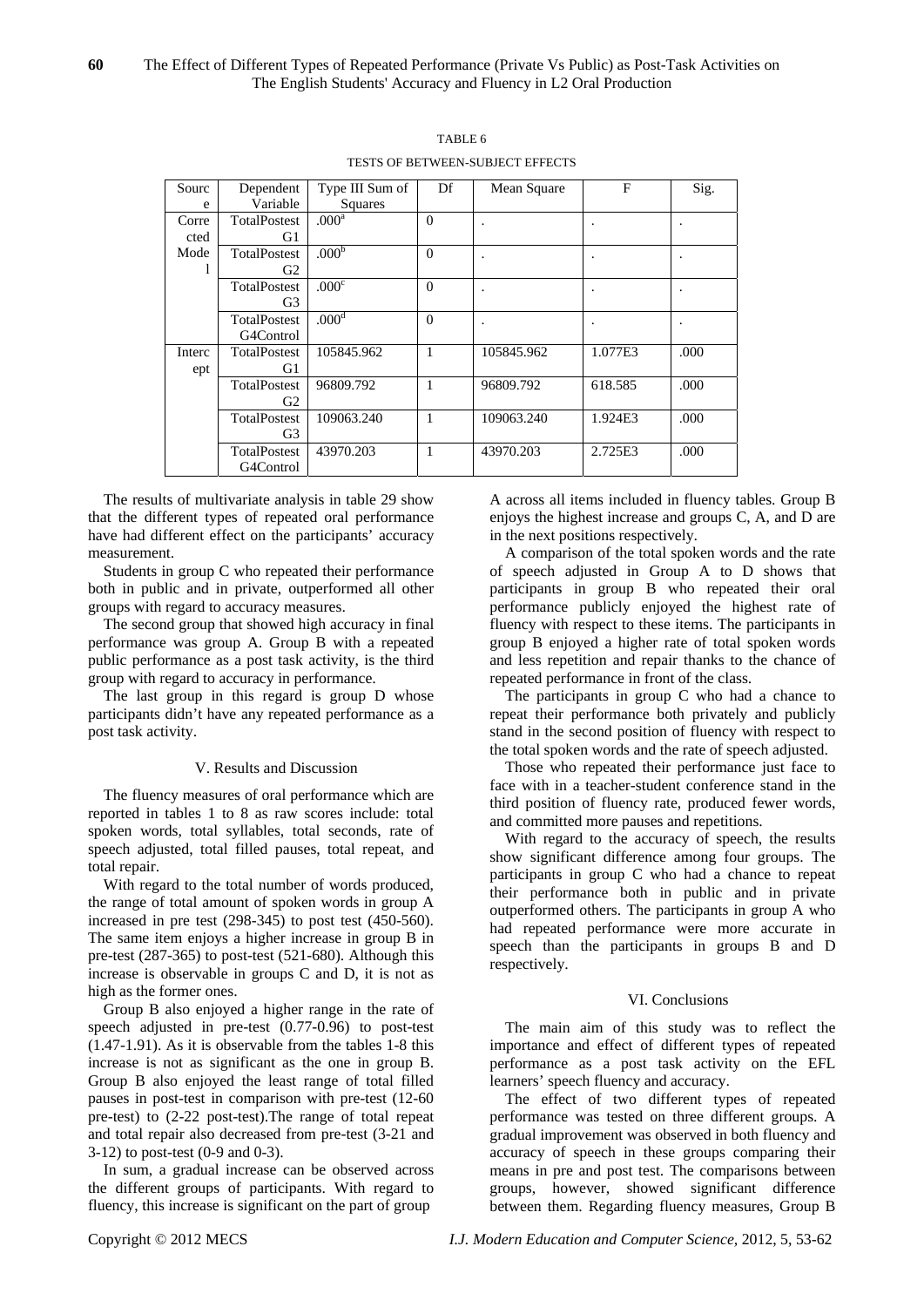that had a second performance in front of the class outperformed other groups. This can be interpreted as the result of communication stress reduction thanks to the public performance. The result of the private repeated performance by participants in group A didn't show any significant improvement in their fluency rates. This indicates that fluency is mostly affected by the presence of the audience. In fact, students' speech fluency is promoted as the result of the public performance. Thus, repeated public performance can be utilized as a remedy for communication stress, and increase the rate of oral fluency.

#### Acknowledgements

The researchers would like to thank Islamic Azad University (IAU), Torbat-e-Heydareih branch, Iran for funding this study. This is a part of a research project entitled "The Effect of Different Types of Research Performance (Prvate vs Public) as Post-Task Activities on The English Students' Accuracy And Fluency in L2 Oral Production".

# References

- [1] Adolphs, S. & Schmitt, N. (2004). Vocabulary coverage according to spoken context. In: P. Bogaards, P., Laufer, B. (Eds.), Vocabulary in a Second Language. Amsterdam: John Benjamins Publishing, pp. 39–49.
- [2] Binnenporte, D., Van Bael, C., den Os, E., Boves, L. (2005). Gender in everyday speech and language: A corpus-based study. *Interspeech,* 1-4.
- [3] Bresnihan, B., & Stoops, B. (1996). Three ways that work! Oral fluency practice in the EFL classroom (Electronic version). *English Teaching Forum,* 34(3), 30.
- [4] Brown, H.D. (2000). Principles of Language Learning and Teaching. White Plains, NY: Addison Wesley Longman, Inc.
- [5] Brumfit, C. J. (1984). Communicative methodology in language teaching: The roles of fluency and accuracy. Cambridge University Press, Cambridge.
- [6] Bygate, M. (1996). Effects of task repetition: Appraising the developing language of learners' in J. Willis and D. Willis (Eds.): *Challenges and change s in language teaching*. Heinemann.
- [7] Bygate, M., Skehan, P., and Swain, M., (Eds.). (2001). Researching pedagogic tasks, second language lerning, teaching and testing. Longman.
- [8] Careless, D. (2004). Issues in teachers' reinterpretation of a task-based innovation in primary schools. *TESOL Quarterly,* 38(4), 662- 693.
- [9] Chafe, W. L. (1980). Some reasons for hesitating. In H. W. Dechert & Raupach (Eds.). *Temporal variables in speech,* 169-180.
- [10] Dechert, H. W. (1980). Pauses and intonation of verbal planning in second language speech

productions: Two examples from a case study. In H. W. Dechert & M. Raupach (Eds.), *Temporal variables in speech (pp*.271-285).

- [11]Derwing, T., Rossiter, M., Munro, M., and Thomson, R. (2004). Second language fluency: Judgments on different tasks. *Language Learning,*  54, 655-679.
- [12] Ellis, N. (2001). Frequency effects in language processing: A review with implications for theories of implicit and explicit language acquisition. *Studies in Second Language Acquisition,* 24, 143–188.
- [13] Ellis, R. (2003). *Task-based language learning.* Oxford University Press.
- [14] Ellis, R. (2006). The methodology of task-based learning. Asian EFL journal, 8 (3), 19-45.
- [15] Ellis, R. (2009). Task-based language teaching: sorting out the misunderstandings. *International Journal of Applied Linguistics,*19(3), 221-245.
- [16] Freed, B. F., Segalowitz, N., & Dewey, D. (2004). Context of learning and second language fluency in French: Comparing regular classroom, study abroad, and intensive domestic immersion programs. *Studies in Second Language Acquisition,*  26, 275-301.
- [17] Hedge, T. (2000). Teaching and Learning in the Language Classroom. Oxford: Oxford University Press.
- [18] Lewis, M. (2002). Implementing the Lexical Approach: Putting Theory into Practice. Boston, MA: Heinle.
- [19]Littlewood, W. (2004). The task-based approach: some questions and suggestions. *ELT Journal,*  58,(4), 319-326.
- [20]Littlewood, W. (2007). Communicative and taskbased language teaching in East Asian classrooms. *Language Teaching,* 40 (3), 243-249.
- [21]Lynch, T. & McLean, J. (2001). 'A case of exercising': Effects of immediate task repetition on learners' performance. In Bygate, Skehan & Swain (Eds.).
- [22]McLaughlin, B. (1990). Restructuring. Applied Linguistics, 11, pp. 113–128.
- [23]Munro, M. J., and Derwing, T. M. (1998). The effects of speaking rate on listener evaluations of native and foreign accented speech (electronic version). *Language Learning,* 48 (2), 159-182*.*
- [24] Nation, I.S.P. (2001). Learning Vocabulary in Another Language. Cambridge: Cambridge University Press.
- [25] Nunan, D. (2003). The impact of English as a global language on educational policies and practices in the Asian-Pacific region.
- [26] Porter, P., and Grant, M. (1992). Communicating effectively in English: Oral communication for non-native speakers (electronic version). Belmont: Wadsworth Publishing Company.
- [27]Prabhu, N.S., (1987). *Second language pedagogy.*  Oxford University Press.